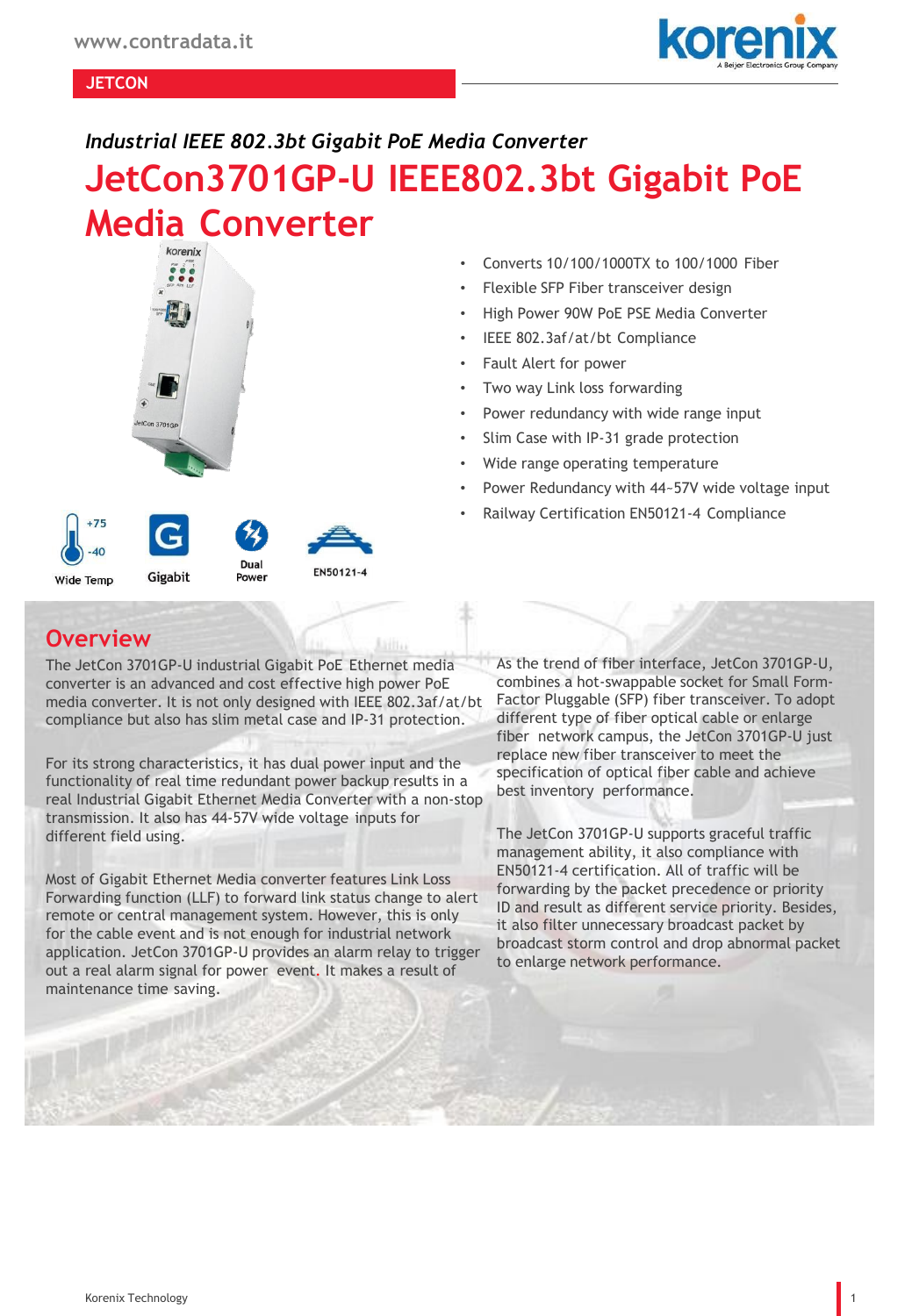# **Dimensions (Unit = mm)**

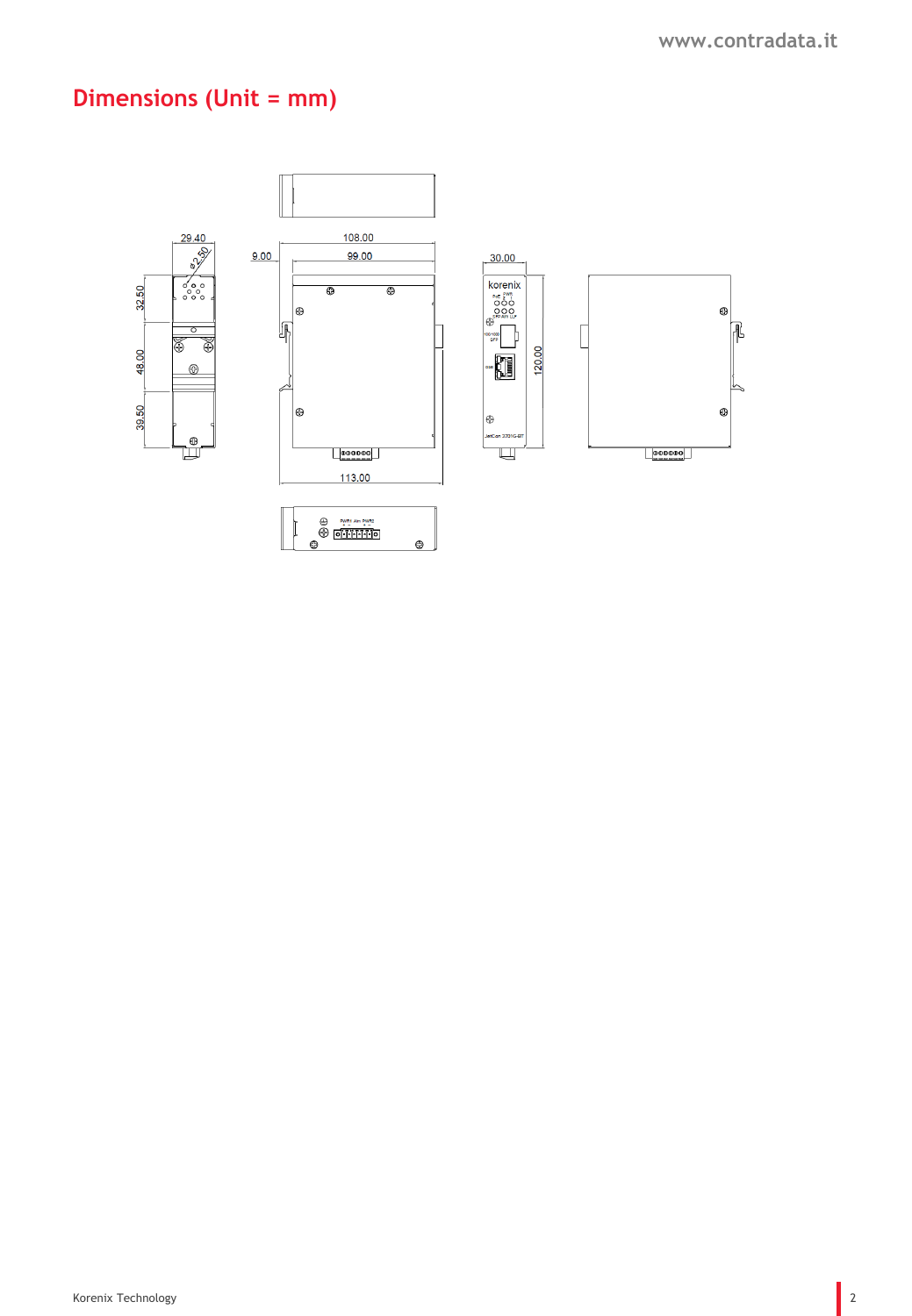# **Specification**

| <b>Technology</b>            |                                                                                                                                                                                                                                                                                                                                                |                         |                              |  |  |
|------------------------------|------------------------------------------------------------------------------------------------------------------------------------------------------------------------------------------------------------------------------------------------------------------------------------------------------------------------------------------------|-------------------------|------------------------------|--|--|
| Standard                     | IEIEEE802.3 10Base-T<br>IEEE802.3u 100BaseTX/FX<br>IEEE802.3ab 1000Base-T<br>IEEE802.3z Gigabit Ethernet Fiber<br>IEEE802.3x flow control and back-pressure<br>IEEE802.1p Class of Service<br>IEEE802.1Q Quality of Service<br>IEEE 802.3af Power Over Ethernet<br>IEEE 802.3at High Power PoE+<br>IEEE 802.3bt(draft 2.0) High<br>Power PoE++ |                         |                              |  |  |
| Performance                  |                                                                                                                                                                                                                                                                                                                                                |                         |                              |  |  |
| <b>Forwarding Technology</b> | Store and Forward technology with 64~10K bytes packet forwarding ability                                                                                                                                                                                                                                                                       |                         |                              |  |  |
| System Throughput            | 1.49 Mpps                                                                                                                                                                                                                                                                                                                                      |                         |                              |  |  |
| Packet buffer                | 1 Mbits                                                                                                                                                                                                                                                                                                                                        |                         |                              |  |  |
| <b>MAC Address</b>           | 8k                                                                                                                                                                                                                                                                                                                                             |                         |                              |  |  |
| Link Loss Forwarding         | Two-way loss-signature auto forwarding                                                                                                                                                                                                                                                                                                         |                         |                              |  |  |
| <b>Event Alarm</b>           | relay alarm output for power events                                                                                                                                                                                                                                                                                                            |                         |                              |  |  |
| <b>Class of Service</b>      | Compliance with IEEE802.1p with WRR 8:4:2:1 for 4 queues - Highest/High/Low/Lowest.                                                                                                                                                                                                                                                            |                         |                              |  |  |
|                              | Packets are classified as Highest(6,7), High(4,5), Low(0,3), Lowest(1,2), default Low(0).                                                                                                                                                                                                                                                      |                         |                              |  |  |
| <b>Quality of Service</b>    | Supports IPv4/IPv6 packet priority, DSCP and ToS.<br>DSCP/ToS tag is prior to CoS tag if both exist in a frame.                                                                                                                                                                                                                                |                         |                              |  |  |
|                              |                                                                                                                                                                                                                                                                                                                                                |                         |                              |  |  |
|                              | <b>Queue Mapping Table:</b>                                                                                                                                                                                                                                                                                                                    |                         |                              |  |  |
|                              | <b>DSCP Value</b>                                                                                                                                                                                                                                                                                                                              | <b>Forwarding Queue</b> | <b>ToS Value</b>             |  |  |
|                              | $0 - 7$                                                                                                                                                                                                                                                                                                                                        | Low                     | 0                            |  |  |
|                              | $8 - 15$                                                                                                                                                                                                                                                                                                                                       | Lowest                  | 1                            |  |  |
|                              | $16 - 23$                                                                                                                                                                                                                                                                                                                                      | Lowest                  | $\overline{2}$               |  |  |
|                              | $24 - 31$<br>$32 - 39$                                                                                                                                                                                                                                                                                                                         | Low<br>High             | 3<br>$\overline{\mathbf{4}}$ |  |  |
|                              | $40 - 47$                                                                                                                                                                                                                                                                                                                                      | High                    | 5                            |  |  |
|                              | 48-55                                                                                                                                                                                                                                                                                                                                          | Highest                 | 6                            |  |  |
|                              | $56 - 63$                                                                                                                                                                                                                                                                                                                                      | Highest                 | 7                            |  |  |
| <b>Broadcast filtering</b>   | Default enabled                                                                                                                                                                                                                                                                                                                                |                         |                              |  |  |
|                              | Traffic threshold:                                                                                                                                                                                                                                                                                                                             |                         |                              |  |  |
|                              | 25Mbps @ 1000Mbps;                                                                                                                                                                                                                                                                                                                             |                         |                              |  |  |
|                              | 10Mbps @ 100Mbps;                                                                                                                                                                                                                                                                                                                              |                         |                              |  |  |
|                              | 1Mbps @ 10 Mbps                                                                                                                                                                                                                                                                                                                                |                         |                              |  |  |
| PoE forwarding conductor     | RJ-45: V-(1,2,7,8), V+ (3,6,4,5)                                                                                                                                                                                                                                                                                                               |                         |                              |  |  |
| PoE forwarding capability    | PoE Port: 15W/IEEE802.3af, 30W/IEEE 802.3at.                                                                                                                                                                                                                                                                                                   |                         |                              |  |  |
|                              | 60W/IEEE802.3bt,90W/IEEE802.3bt                                                                                                                                                                                                                                                                                                                |                         |                              |  |  |
|                              | PoE System Power Budget: 90W at 75°C Ambient temperature                                                                                                                                                                                                                                                                                       |                         |                              |  |  |
| Interface                    |                                                                                                                                                                                                                                                                                                                                                |                         |                              |  |  |
| <b>Enclosure Port</b>        | 1 x 100/1000 Base-TX with Auto MDI/MDI-X function, Auto-Negotiation<br>1 x SFP socket with hot-swappable function for 100/1000 Ethernet SFP Transceiver                                                                                                                                                                                        |                         |                              |  |  |
| Alarm Contact                | 1 relay output with current carrying capacity of 1 A @ 24 VDC                                                                                                                                                                                                                                                                                  |                         |                              |  |  |
|                              | Terminal block: 4-Pin for redundant power input; 2-Pin for alarm relayoutput.                                                                                                                                                                                                                                                                  |                         |                              |  |  |
| Cables                       | RJ-45 Connector: 4 pairs of Cat-5e UTP/STP cable<br>Arrangement for 1000Base-T. Maximum link distance is 100meters.                                                                                                                                                                                                                            |                         |                              |  |  |
|                              |                                                                                                                                                                                                                                                                                                                                                |                         |                              |  |  |